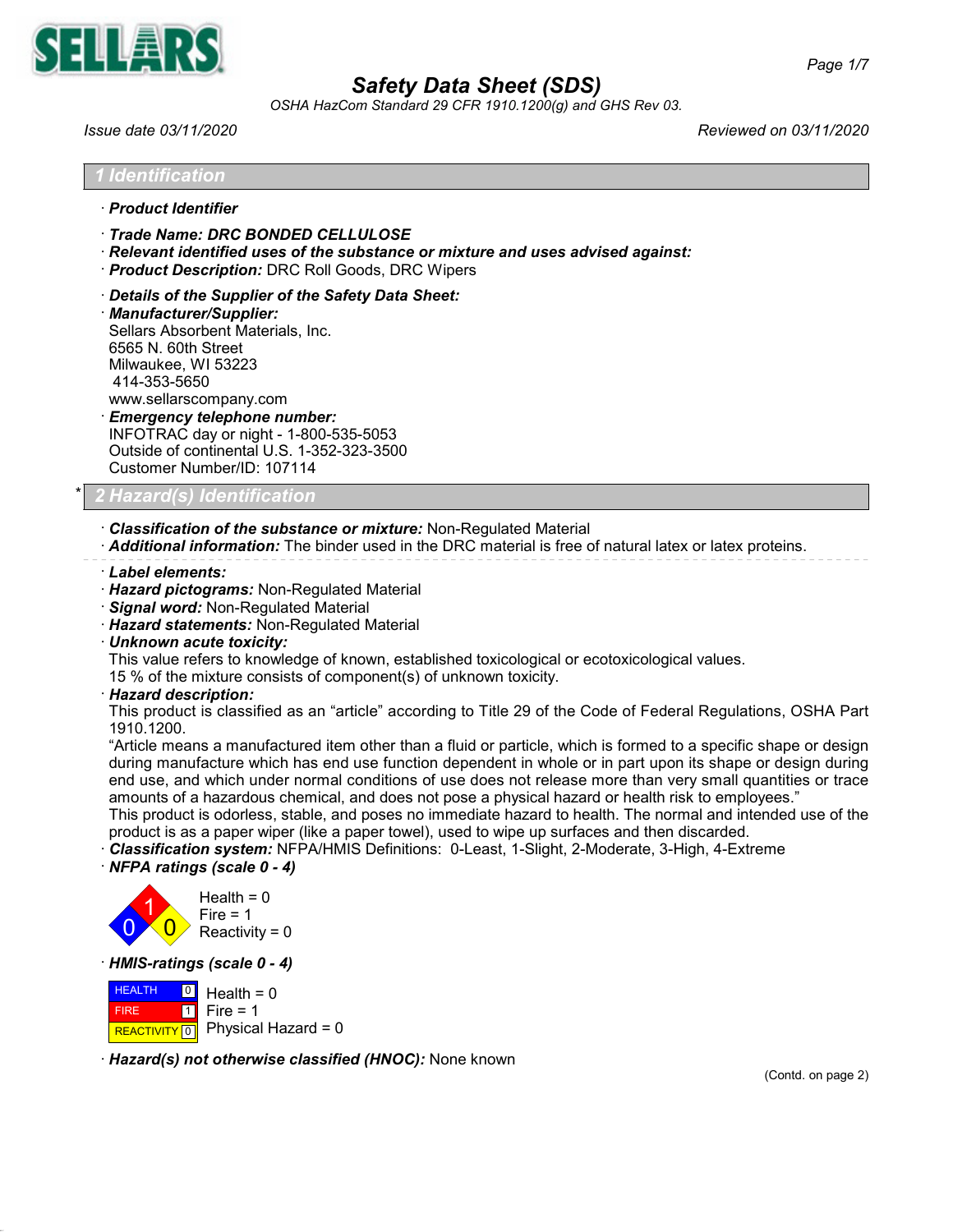

*OSHA HazCom Standard 29 CFR 1910.1200(g) and GHS Rev 03.*

*Issue date 03/11/2020 Reviewed on 03/11/2020*

# *Trade Name: DRC BONDED CELLULOSE*

| * 3 Composition/Information on Ingredients |  |  |  |
|--------------------------------------------|--|--|--|
|                                            |  |  |  |

## · *Non-hazardous components:*

Emulsion 10-20%

### · *Chemical characterization: Mixtures*

- · *Description:* Mixture of substances listed below with non-hazardous additions.
- · *Dangerous Components:*

9004-34-6 Wood Fibers 80-90%

## · *Additional information:*

The exact percentages of the ingredients of this mixture are considered to be proprietary and are withheld in accordance with the provisions of paragraph (i) of §1910.1200 of 29 CFR 1910.1200 Trade Secrets. The binder used in the DRC material is free of natural latex or latex proteins.

## *4 First-Aid Measures*

## · *Description of first aid measures*

## · *General information:*

Symptoms of poisoning may occur after exposure to dust, fumes or particulates; seek medical attention if feeling unwell.

- · *After inhalation:* No hazard known or expected.
- · *After skin contact:*

Generally, the product does not irritate the skin.

If skin irritation occurs, consult a doctor.

### · *After eye contact:*

Rinse opened eye for several minutes under running water.

If eye irritation occurs, consult a doctor.

- · *After swallowing:* If swallowed and symptoms occur, consult a doctor.
- · *Information for doctor*
- · *Most important symptoms and effects, both acute and delayed:* No further relevant information available.
- · *Indication of any immediate medical attention and special treatment needed:*

No further relevant information available.

## *5 Fire-Fighting Measures*

- · *Extinguishing media*
- · *Suitable extinguishing agents:* Use fire fighting measures that suit the environment.
- · *For safety reasons unsuitable extinguishing agents:* No further relevant information.
- · *Special hazards arising from the substance or mixture:* No further relevant information available.
- · *Advice for firefighters*
- · *Special protective equipment for firefighters:*

As in any fire, wear self-contained breathing apparatus pressure-demand (NIOSH approved or equivalent) and full protective gear to prevent contact with skin and eyes.

*6 Accidental Release Measures*

· *Personal precautions, protective equipment and emergency procedures:* Not required.

· *Environmental precautions:* No special measures required.

· *Methods and material for containment and cleaning up:*

Dispose of contaminated material as waste according to section 13.

Dispose of the collected material according to regulations.

· *Reference to other sections:*

See Section 7 for information on safe handling.

See Section 8 for information on personal protection equipment.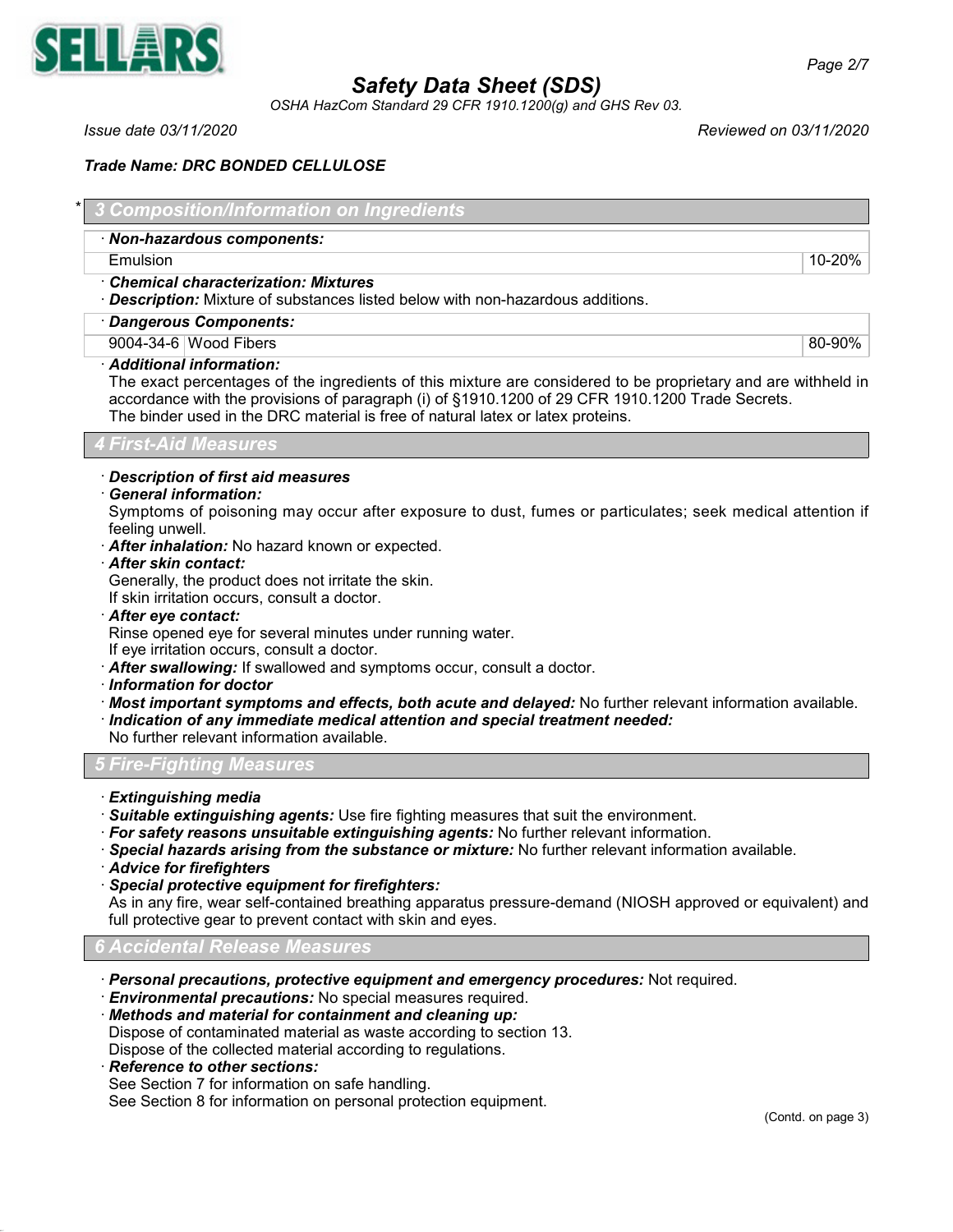

*OSHA HazCom Standard 29 CFR 1910.1200(g) and GHS Rev 03.*

*Issue date 03/11/2020 Reviewed on 03/11/2020*

## *Trade Name: DRC BONDED CELLULOSE*

- See Section 13 for disposal information.
- · *Protective Action Criteria for Chemicals*
- · *PAC-1:*

None of the ingredients are listed.

### · *PAC-2:*

None of the ingredients are listed.

· *PAC-3:*

None of the ingredients are listed.

## *7 Handling and Storage*

- · *Handling*
- · *Precautions for safe handling:* No special precautions are necessary if used correctly.
- · *Information about protection against explosions and fires:* No special measures required.
- · *Conditions for safe storage, including any incompatibilities* No special measures required.
- · *Storage*
- · *Requirements to be met by storerooms and receptacles:* Avoid conditions of extreme heat and humidity.
- · *Information about storage in one common storage facility:* Not required.
- · *Further information about storage conditions:* None.
- · *Specific end use(s):* No further relevant information available.

## *8 Exposure Controls/Personal Protection*

· *Additional information about design of technical systems:* No further data; see section 7.

### · *Control parameters:*

· *Components with occupational exposure limits:*

### **9004-34-6 Wood Fibers**

- PEL Long-term value: 15\* 5\*\* mg/m<sup>3</sup> \*total dust \*\*respirable fraction
- REL Long-term value: 10\* 5\*\* mg/m<sup>3</sup> \*total dust \*\*respirable fraction
- TLV Long-term value: 10 mg/m<sup>3</sup>

· *Additional information:* The lists that were valid during the creation of this SDS were used as basis.

### · *Exposure controls:*

- · *Personal protective equipment*
- · *General protective and hygienic measures:* Keep away from foodstuffs, beverages and feed.

Wash hands before breaks and at the end of work.

- · *Breathing equipment:* Not required.
- · *Protection of hands:* Not required.
- · *Material of gloves:* Not applicable.
- · *Penetration time of glove material:* Not applicable.
- · *Eye protection:* Not required.
- · *Limitation and supervision of exposure into the environment:* None

(Contd. on page 4)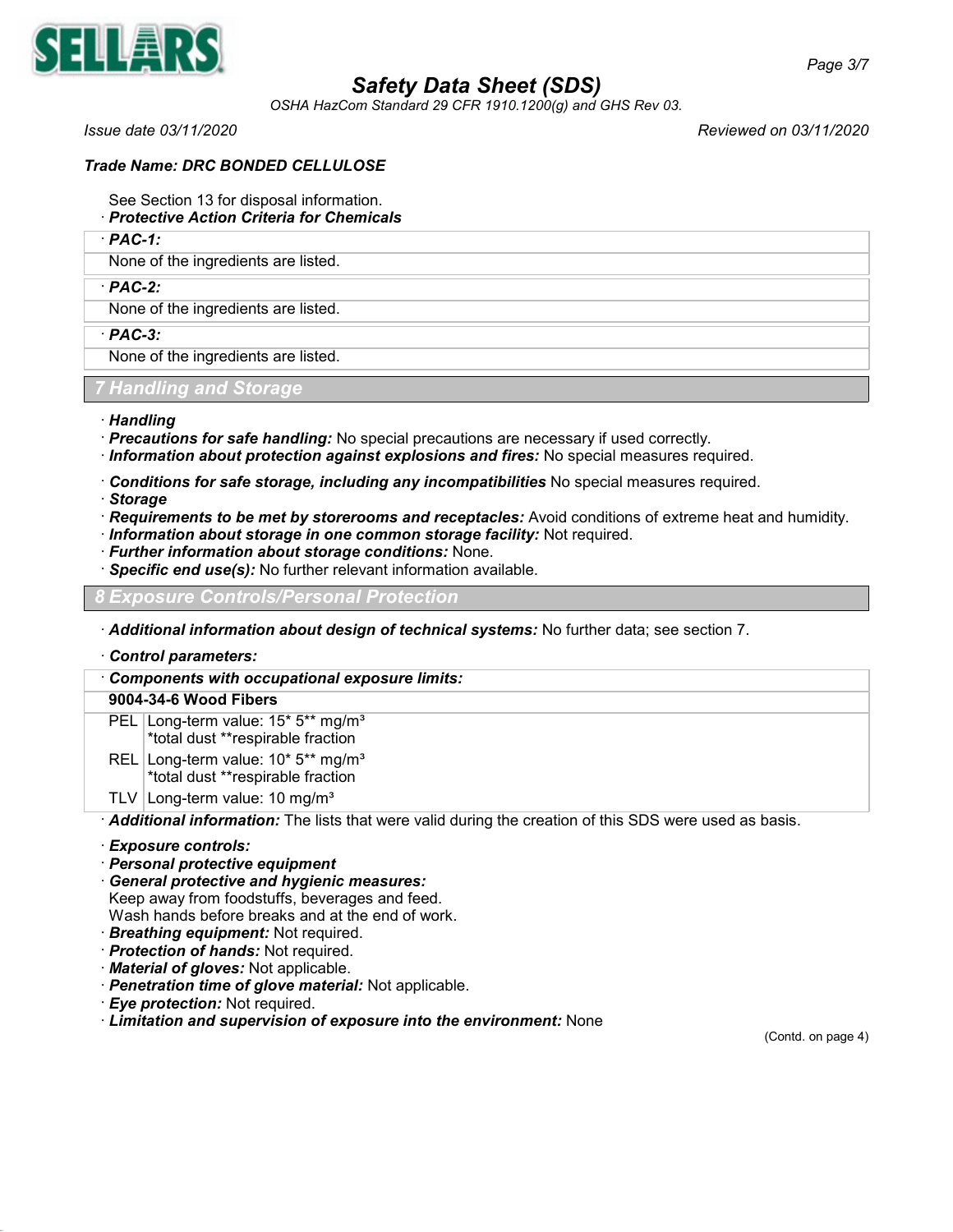

*OSHA HazCom Standard 29 CFR 1910.1200(g) and GHS Rev 03.*

*Issue date 03/11/2020 Reviewed on 03/11/2020*

# *Trade Name: DRC BONDED CELLULOSE*

| <b>9 Physical and Chemical Properties</b>                                                         |                                                                                                   |  |  |  |
|---------------------------------------------------------------------------------------------------|---------------------------------------------------------------------------------------------------|--|--|--|
| · Information on basic physical and chemical properties<br><b>General Information</b>             |                                                                                                   |  |  |  |
| · Appearance:<br>Form:<br>Color:<br>· Odor:<br>Odor threshold:                                    | Solid<br>White, blue, brown, orange, red (solid and printed colors)<br>Minimal<br>Not determined. |  |  |  |
| · pH-value:                                                                                       | Not applicable.                                                                                   |  |  |  |
| Change in condition<br><b>Melting point/Melting range:</b><br><b>Boiling point/Boiling range:</b> | Not applicable.<br>Not determined.                                                                |  |  |  |
| · Flash point:                                                                                    | None                                                                                              |  |  |  |
| · Flammability (solid, gaseous):                                                                  | Not determined.                                                                                   |  |  |  |
| · Ignition temperature:                                                                           | >232°C (450°F)                                                                                    |  |  |  |
| Decomposition temperature:                                                                        | Not determined.                                                                                   |  |  |  |
| · Auto igniting:                                                                                  | Product is not self-igniting.                                                                     |  |  |  |
| · Danger of explosion:                                                                            | Product does not present an explosion hazard.                                                     |  |  |  |
| · Explosion limits:<br>Lower:<br><b>Upper:</b>                                                    | Not applicable.<br>Not applicable.                                                                |  |  |  |
| · Vapor pressure:                                                                                 | Not applicable.                                                                                   |  |  |  |
| · Density:<br>· Relative density:<br>· Vapor density:<br>· Evaporation rate:                      | Not determined.<br>Not determined.<br>Not applicable.<br>Not applicable.                          |  |  |  |
| · Solubility in / Miscibility with:<br><b>Water:</b>                                              | Insoluble.                                                                                        |  |  |  |
| · Partition coefficient (n-octanol/water): Not determined.                                        |                                                                                                   |  |  |  |
| · Viscosity:<br>Dynamic:<br><b>Kinematic:</b>                                                     | Not applicable.<br>Not applicable.                                                                |  |  |  |
| · Solvent content:<br><b>VOC content:</b><br>Other information:                                   | 0.00%<br>No further relevant information available.                                               |  |  |  |
| 0 Stability and Reactivity                                                                        |                                                                                                   |  |  |  |

· *Reactivity:* No further relevant information available.

· *Chemical stability:* Stable under normal conditions.

· *Thermal decomposition / conditions to be avoided:* No decomposition if used according to specifications.

- · *Possibility of hazardous reactions:* No dangerous reactions known.
- · *Conditions to avoid:* No further relevant information available.

· *Incompatible materials:* No further relevant information available.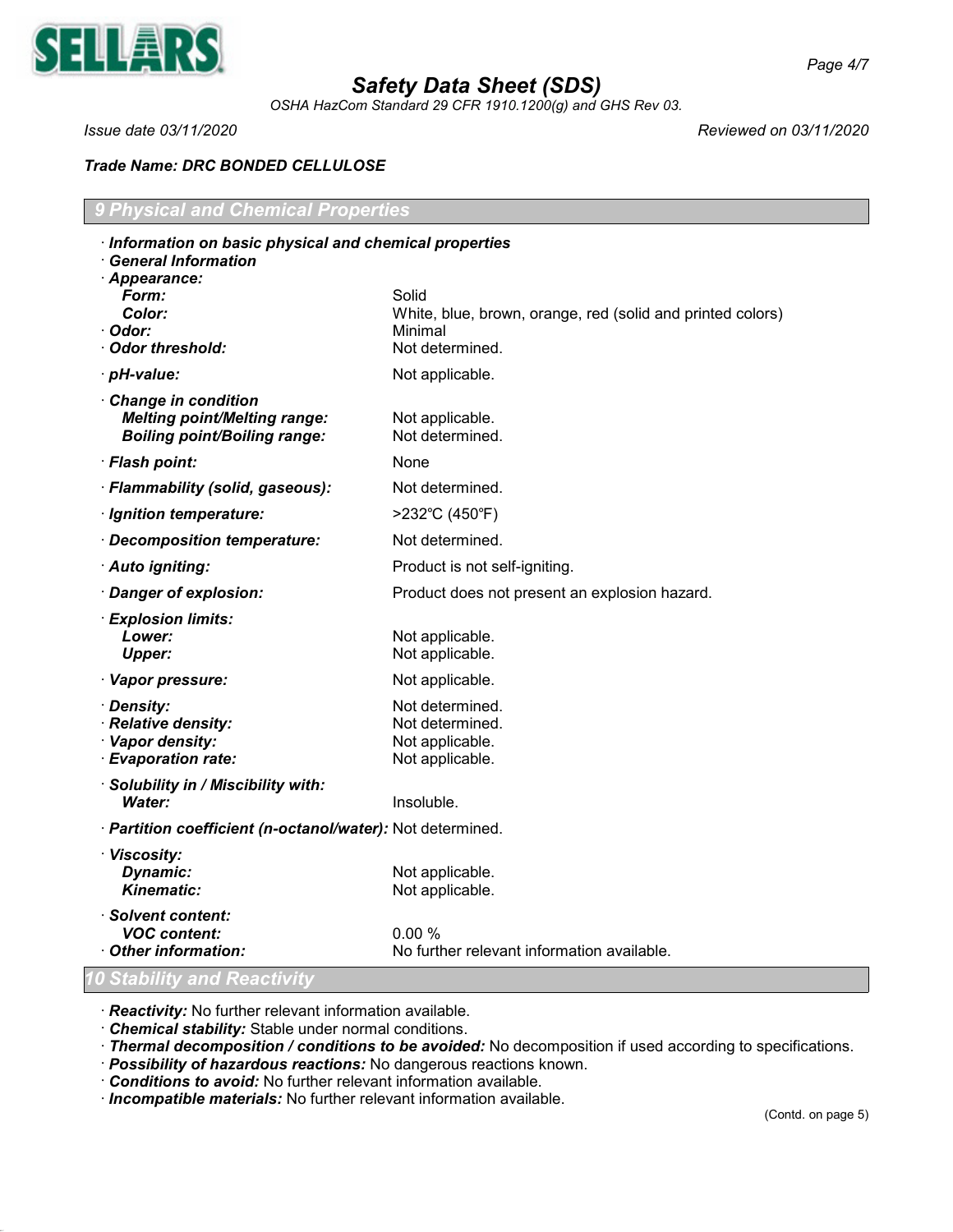

*OSHA HazCom Standard 29 CFR 1910.1200(g) and GHS Rev 03.*

*Issue date 03/11/2020 Reviewed on 03/11/2020*

# *Trade Name: DRC BONDED CELLULOSE*

· *Hazardous decomposition products:* No dangerous decomposition products known.

|      | Acute toxicity: | · Information on toxicological effects:              |
|------|-----------------|------------------------------------------------------|
|      |                 | LD/LC50 values that are relevant for classification: |
|      |                 | 9004-34-6 Wood Fibers                                |
| Oral |                 | $ LD50  > 5,000$ mg/kg (Rat)                         |
|      |                 | Dermal LD50 > 2,000 mg/kg (Rabbit)                   |

- **In the skin:** Not known to occur with this material.
- · *On the eye:* Not known to occur with this material.

· *Additional toxicological information:* The product shows the following dangers according to internally approved calculation methods for preparations:

### · *Carcinogenic categories:*

· *IARC (International Agency for Research on Cancer):*

None of the ingredients are listed.

### · *NTP (National Toxicology Program):*

None of the ingredients are listed.

· *OSHA-Ca (Occupational Safety & Health Administration):*

None of the ingredients are listed.

## *12 Ecological Information*

- · *Toxicity:*
- · *Aquatic toxicity:* No further relevant information available.
- · *Persistence and degradability:* No further relevant information available.
- · *Behavior in environmental systems:*
- · *Bioaccumulative potential:* No further relevant information available.
- · *Mobility in soil:* No further relevant information available.
- · *Additional ecological information:*
- · *General notes:* Generally not hazardous for water.
- · *Results of PBT and vPvB assessment:*
- · *PBT:* Not applicable.
- · *vPvB:* Not applicable.
- · *Other adverse effects:* No further relevant information available.

# *13 Disposal Considerations*

- · *Waste treatment methods*
- · *Recommendation:*
- Do not allow product to reach sewage system.

Observe all federal, state and local environmental regulations when disposing of this material.

- · *Uncleaned packaging*
- · *Recommendation:* Disposal must be made according to official regulations.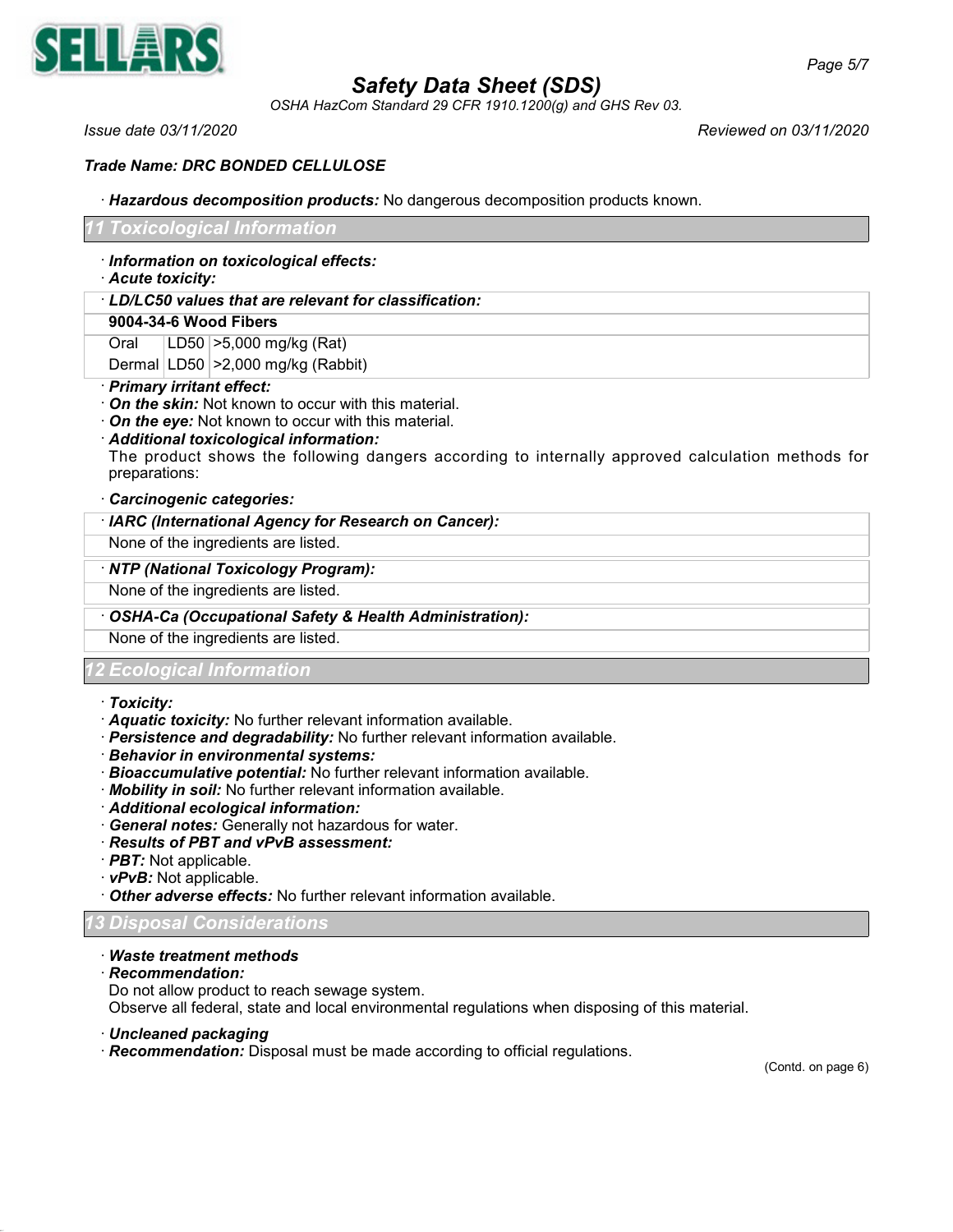

*OSHA HazCom Standard 29 CFR 1910.1200(g) and GHS Rev 03.*

*Issue date 03/11/2020 Reviewed on 03/11/2020*

# *Trade Name: DRC BONDED CELLULOSE*

| <b>14 Transport Information</b> |  |  |
|---------------------------------|--|--|
|                                 |  |  |

| · UN-Number:<br>· DOT, ADR/ADN, ADN, IMDG, IATA<br>$\cdot$ UN proper shipping name:<br>· DOT, ADR/ADN, ADN, IMDG, IATA<br>· Transport hazard class(es): | Non-Regulated Material<br>Non-Regulated Material |
|---------------------------------------------------------------------------------------------------------------------------------------------------------|--------------------------------------------------|
| · DOT, ADR/ADN, ADN, IMDG, IATA<br>∙ Class:<br>· Packing group:                                                                                         | Non-Regulated Material                           |
| · DOT, ADR/ADN, IMDG, IATA                                                                                                                              | Non-Regulated Material                           |
| · Environmental hazards:                                                                                                                                | Not applicable.                                  |
| · Special precautions for user:                                                                                                                         | Not applicable.                                  |
| · Transport in bulk according to Annex II of                                                                                                            |                                                  |
| <b>MARPOL73/78 and the IBC Code:</b>                                                                                                                    | Not applicable.                                  |
| · UN "Model Regulation":                                                                                                                                | Non-Regulated Material                           |

# *15 Regulatory Information*

# · *Safety, health and environmental regulations/legislation specific for the substance or mixture:*

| <b>SARA (Superfund Amendments and Reauthorization):</b>                                               |                    |
|-------------------------------------------------------------------------------------------------------|--------------------|
| Section 355 (extremely hazardous substances):                                                         |                    |
| None of the ingredients are listed.                                                                   |                    |
| Section 313 (Specific toxic chemical listings):                                                       |                    |
| None of the ingredients are listed.                                                                   |                    |
| · TSCA (Toxic Substances Control Act):                                                                |                    |
| 9004-34-6 Wood Fibers                                                                                 | <b>ACTIVE</b>      |
| · Hazardous Air Pollutants                                                                            |                    |
| None of the ingredients are listed.                                                                   |                    |
| <b>California Proposition 65:</b>                                                                     |                    |
| <b>Chemicals known to cause cancer:</b><br>Does not contain any ingredients above safe harbor limits. |                    |
| None of the ingredients are listed.                                                                   |                    |
|                                                                                                       |                    |
| Chemicals known to cause reproductive toxicity for females:                                           |                    |
| None of the ingredients are listed.                                                                   |                    |
| Chemicals known to cause reproductive toxicity for males:                                             |                    |
| None of the ingredients are listed.                                                                   |                    |
| Chemicals known to cause developmental toxicity:                                                      |                    |
| None of the ingredients are listed.                                                                   |                    |
| · New Jersey Right-to-Know List:                                                                      |                    |
| 9004-34-6 Wood Fibers                                                                                 |                    |
| · New Jersey Special Hazardous Substance List:                                                        |                    |
| None of the ingredients are listed.                                                                   |                    |
| · Pennsylvania Right-to-Know List:                                                                    |                    |
| 9004-34-6 Wood Fibers                                                                                 |                    |
|                                                                                                       | (Contd. on page 7) |
|                                                                                                       |                    |